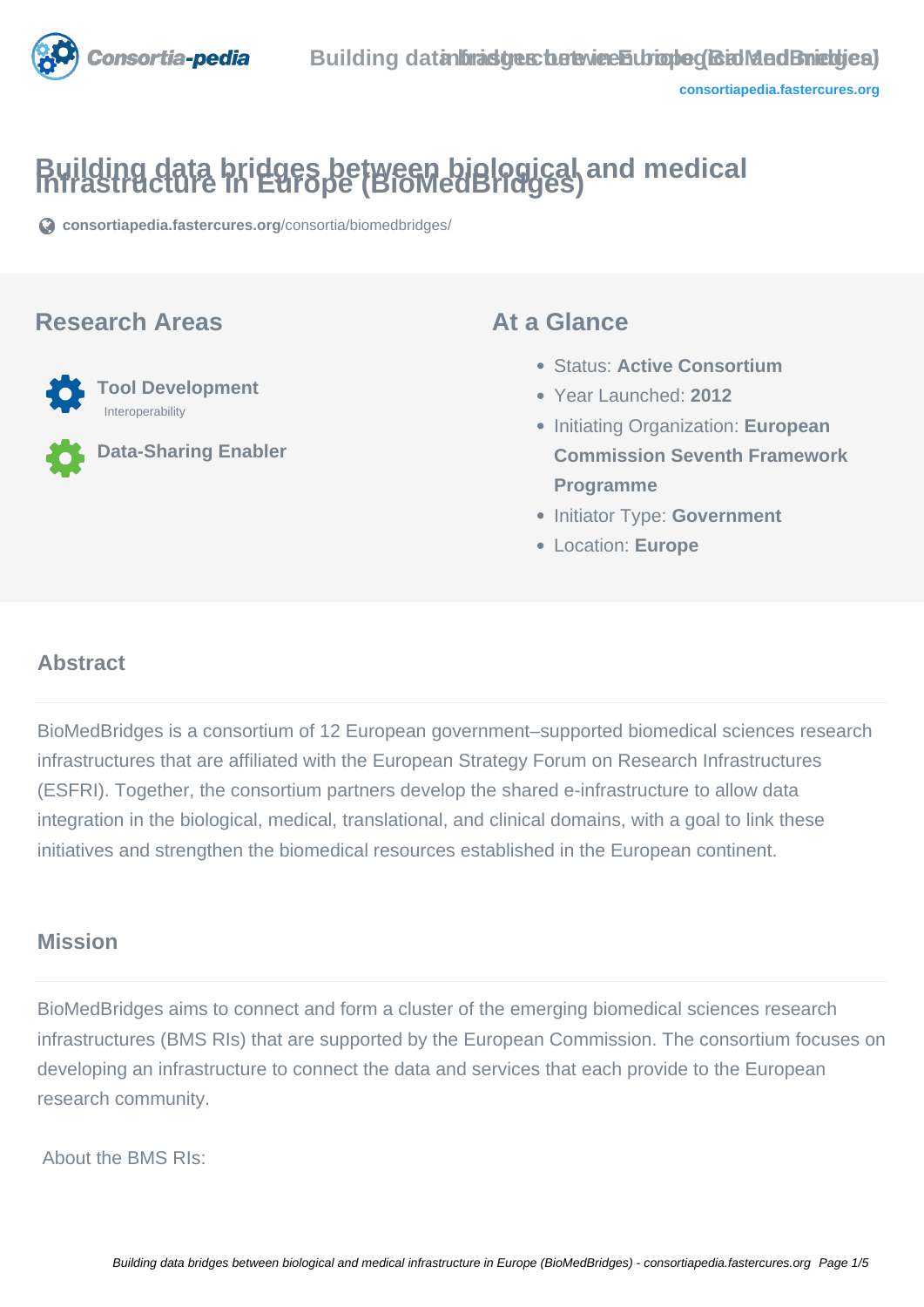

- The BMS RIs are part of the ESFRI roadmap.
- The missions of the BMS RIs range from structural biology of specific biomolecules to clinical trials involving thousands of human patients.
- Most BMC RIs serve a specific part of the vast biological and medical research community, estimated to be at least 2 million scientists in Europe across more than 1,000 institutions from more than 36 ESFRI Member States and Associated Countries.
- Each BMC RI brings together its own large community of users to build a coordinated infrastructure.
- Essentially all BMS RIs are distributed infrastructures, with nodes in many European Member States.

BioMedBridges will construct the necessary bridges between the separate infrastructures and the data and services they offer.

## **Structure & Governance**

The managing organization of the consortium, European Molecular Biology Laboratory, organizes the governing board meetings and ensures communication between these boards with the supporting partners. In addition, the consortium also has an Executive Steering Committee (coordinators of the individual ESFRI MBS projects), a Technical Coordination Committee (reports to the coordinator and Executive Steering Committee), and a Scientific Advisory Committee. Separate working groups and task forces also support the overall consortium.

## **Financing**

The BioMedBridges consortium is funded by the European Commission within Research Infrastructures of the FP7 Capacities Specific Programme, grant agreement number 284209. The total cost of the consortium is €13.7, with €10.5 coming from the European Commission.

## **Data Sharing**

BioMedBridges is focused on connecting several European research infrastructures that represent a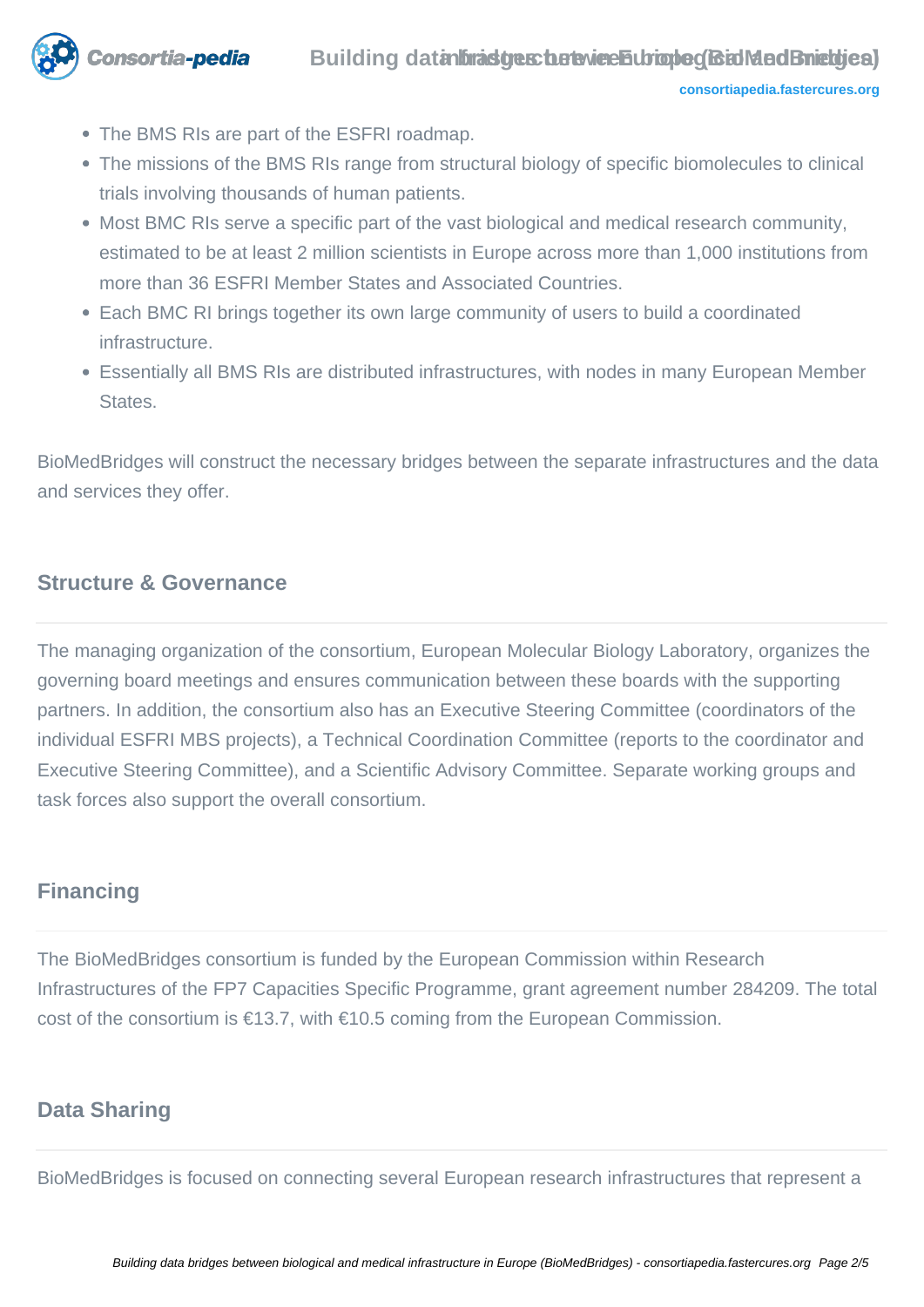

#### **Building data bracture the twice Europe (Biol MedBriet gies) [consortiapedia.fastercures.org](http://consortiapedia.fastercures.org/)**

diversity of ethical, legal, and security concerns. In its preliminary analysis of data security requirements of the e-infrastructures ECRIN, EATRIS, BBMRI, ELIXIR, EMBL-EBI, Euro-BioImaging, INSTRUCT, and Infrafrontier, the consortium found that the following e-infrastructures are storing or processing patient-related data (or biosamples): EATRIS, ECRIN, BBMRI, Euro-BioImaging, and EMBL-EBI. INSTRUCT is interested in secure sample transport and intellectual property rights. Infrafrontier stores high-throughput data from mice. BBMRI, with its focus on the availability of biomaterials, is currently emphasizing aspects such as k-anonymity and metadata management for its data. Sharing of imaging data by Euro-BioImaging poses challenges with respect to anonymization and intellectual property. Therefore, an ethical, regulatory, and security framework for international data sharing that covers these diverse areas and different types of data (e.g., clinical trials data, mouse data, and human genotype and DNA sequence data) is of crucial importance for the consortium.

 The consortium will address regulations, requirements, and design aspects as well as security implementation. It will analyze the legal and ethical situation concerning sharing and transfer of data and access to data in a trans-European context for all e-infrastructures. The legal implications and corresponding data exchange strategies will be analyzed on the European, national, regional (e.g., data protection law in Scotland), and local (e.g., hospital law) levels. Legal implications for different types of data and linking of data will be considered, including biobank data, genetic data, stem cell research data, data originating from children and vulnerable populations, and the special situation of clinical trials data (Directive 2001/20/EC and GCP). Specific attention will be paid to personal data (Directive 95/46/EC) and the roles of the data controller and data processor for the data bridges.

# **Impact/Accomplishment**

The latest news can be found at<http://www.biomedbridges.eu/news>

# **Links/Social Media Feed**

Homepage <http://www.biomedbridges.eu/> Other website http://www.2020-horizon.com/BIOMEDBRIDGES-Building[s-between-biological-and-medical-infrastructures-in-](http://www.2020-horizon.com/BIOMEDBRIDGES-Building-data-bridges-between-biological-and-medical-infrastructures-in-Europe(BIOMEDBRIDGES)-s2318.html)[Europe\(BIOMEDBRIDGES\)-s2318.html](http://www.2020-horizon.com/BIOMEDBRIDGES-Building-data-bridges-between-biological-and-medical-infrastructures-in-Europe(BIOMEDBRIDGES)-s2318.html) Twitter **All Accords** Twitter **All Accords** Twitter **#biomedbridges**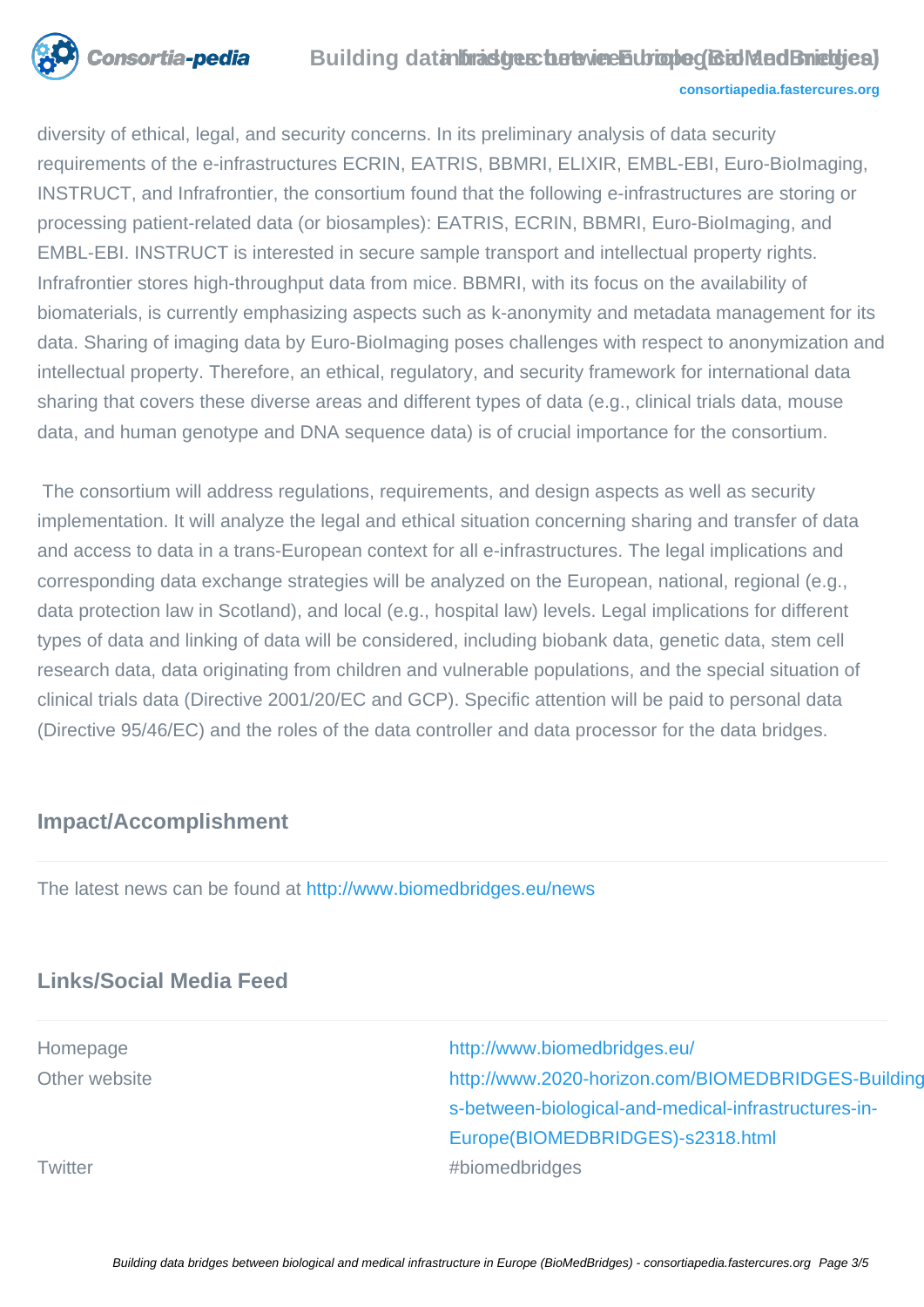

# **Points of Contact**

Stephanie Suhr BioMedBridges Project Manager European Bioinformatics Institute Wellcome Trust Genome Campus **Hinxton**  Cambridge CB10 1SD phone: +44 (0)1223 492567 fax: +44 (0)1223 494470 email: [ssuhr@ebi.ac.uk](mailto:ssuhr@ebi.ac.uk)

# **Sponsors & Partners**

Consorzio Interuniversitario di Risonanze Magnetiche di **Metalloproteine** CSC - IT Center for Science Ltd. Delivery of Advanced Network Technology to Europe Erasmus University Medical Center Rotterdam European Grid Infrastructure European Molecular Biology Laboratory Heinrich Heine Universität Düsseldorf Helmholtz Zentrum München Institut national de la santé et de la recherche médicale Karolinska Institutet Leibniz-Institut für Molekulare Pharmakologie Medizinische Universität Graz Science and Technology Facilities Council Stazione Zoologica Anton Dohrn Stichting VU-VUmc Technische Universität München Technologie- und Methodenplattform für die vernetzte medizinische Forschung e.V.